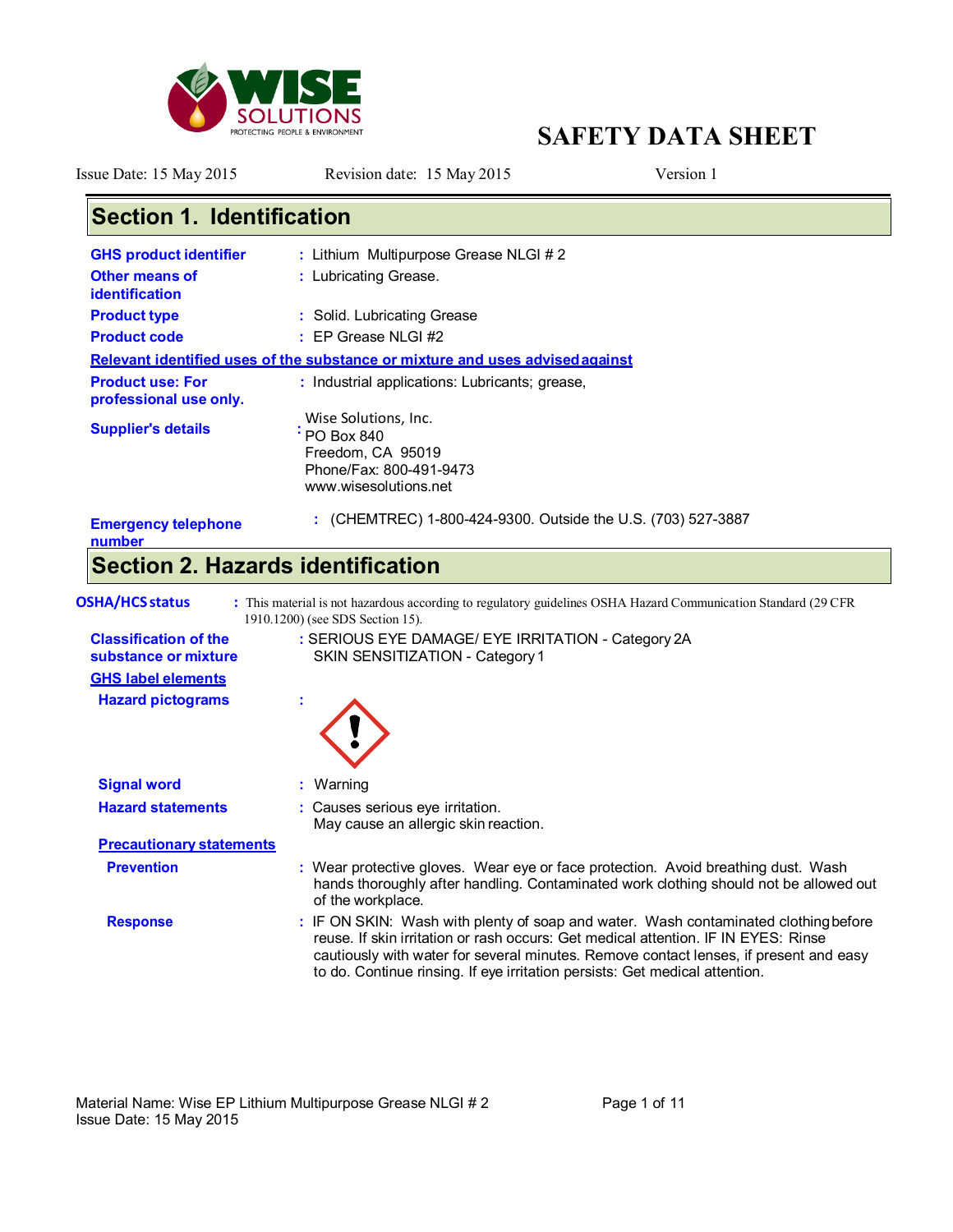| <b>Storage</b>                      | : Not applicable.                                                                                                      |
|-------------------------------------|------------------------------------------------------------------------------------------------------------------------|
| <b>Disposal</b>                     | : Dispose of contents and container in accordance with all local, regional, national and<br>international regulations. |
| Hazards not otherwise<br>classified | : None known.                                                                                                          |

## **Section 3. Composition/information on ingredients**

| Substance/mixture     | : Mixture        |
|-----------------------|------------------|
| <b>Other means of</b> | : Not available. |
| <b>identification</b> |                  |

#### **CAS number/other identifiers**

| <b>Ingredient name</b>                          |             | <b>CAS number</b> |
|-------------------------------------------------|-------------|-------------------|
| 2-(2-heptadec-8-enyl-2-imidazolin-1-yl) ethanol | 10.1<br>. . | 95-38-5           |

Any concentration shown as a range is to protect confidentiality or is due to batch variation.

**There are no additional ingredients present which, within the current knowledge of the supplier and in the concentrations applicable, are classified as hazardous to health or the environment and hence require reporting in this section.**

#### **Occupational exposure limits, if available, are listed in Section 8.**

### **Section 4. First aid measures**

#### **Description of necessary first aid measures**

| Eye contact         | : Immediately flush eyes with plenty of water, occasionally lifting the upper and lower<br>eyelids. Check for and remove any contact lenses. Continue to rinse for at least 10<br>minutes. Get medical attention.                                                                                                                                                                                                                                                                                                                                                                                                                                                                                                                                                                                                         |
|---------------------|---------------------------------------------------------------------------------------------------------------------------------------------------------------------------------------------------------------------------------------------------------------------------------------------------------------------------------------------------------------------------------------------------------------------------------------------------------------------------------------------------------------------------------------------------------------------------------------------------------------------------------------------------------------------------------------------------------------------------------------------------------------------------------------------------------------------------|
| <b>Inhalation</b>   | : Remove victim to fresh air and keep at rest in a position comfortable for breathing. If<br>not breathing, if breathing is irregular or if respiratory arrest occurs, provide artificial<br>respiration or oxygen by trained personnel. It may be dangerous to the person providing<br>aid to give mouth-to-mouth resuscitation. Get medical attention if adverse health effects<br>persist or are severe. If unconscious, place in recovery position and get medical<br>attention immediately. Maintain an open airway. Loosen tight clothing such as a collar,<br>tie, belt or waistband.                                                                                                                                                                                                                              |
| <b>Skin contact</b> | : Wash with plenty of soap and water. Remove contaminated clothing and shoes. Wash<br>contaminated clothing thoroughly with water before removing it, or wear gloves.<br>Continue to rinse for at least 10 minutes. Get medical attention. In the event of any<br>complaints or symptoms, avoid further exposure. Wash clothing before reuse. Clean<br>shoes thoroughly before reuse.                                                                                                                                                                                                                                                                                                                                                                                                                                     |
| Ingestion           | : Wash out mouth with water. Remove dentures if any. Remove victim to fresh air and<br>keep at rest in a position comfortable for breathing. If material has been swallowed and<br>the exposed person is conscious, give small quantities of water to drink. Stop if the<br>exposed person feels sick as vomiting may be dangerous. Do not induce vomiting<br>unless directed to do so by medical personnel. If vomiting occurs, the head should be<br>kept low so that vomit does not enter the lungs. Get medical attention if adverse health<br>effects persist or are severe. Never give anything by mouth to an unconscious person.<br>If unconscious, place in recovery position and get medical attention immediately.<br>Maintain an open airway. Loosen tight clothing such as a collar, tie, belt or waistband. |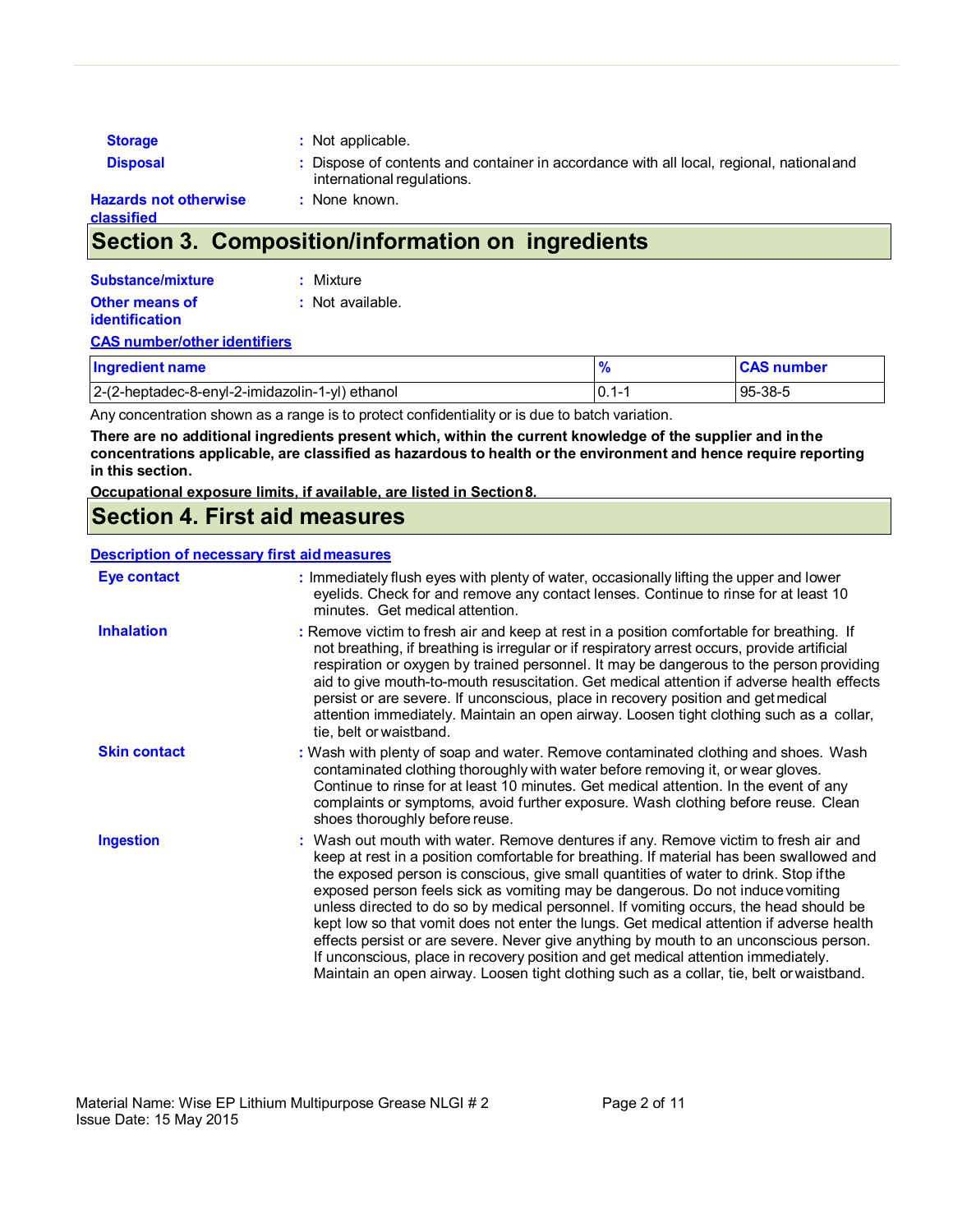### **Most important symptoms/effects, acute and delayed**

| <b>Potential acute health effects</b>      |                                                                                                                                                                                                                                                                       |
|--------------------------------------------|-----------------------------------------------------------------------------------------------------------------------------------------------------------------------------------------------------------------------------------------------------------------------|
| <b>Eye contact</b><br><b>Inhalation</b>    | : Causes serious eye irritation.<br>: No known significant effects or critical hazards.                                                                                                                                                                               |
| <b>Skin contact</b>                        | : May cause an allergic skin reaction.                                                                                                                                                                                                                                |
| Ingestion                                  | : Irritating to mouth, throat and stomach.                                                                                                                                                                                                                            |
| Over-exposure signs/symptoms               |                                                                                                                                                                                                                                                                       |
| <b>Eye contact</b>                         | : Adverse symptoms may include the following:<br>pain or irritation<br>watering<br>redness                                                                                                                                                                            |
| <b>Inhalation</b>                          | : No specific data.                                                                                                                                                                                                                                                   |
| <b>Skin contact</b>                        | : Adverse symptoms may include the following:<br>irritation<br>redness                                                                                                                                                                                                |
| <b>Ingestion</b>                           | : No specific data.                                                                                                                                                                                                                                                   |
|                                            | <u>Indication of immediate medical attention and special treatment needed, if necessary</u>                                                                                                                                                                           |
| <b>Notes to physician</b>                  | : Treat symptomatically. Contact poison treatment specialist immediately if large<br>quantities have been ingested or inhaled.                                                                                                                                        |
| <b>Specific treatments</b>                 | : No specific treatment.                                                                                                                                                                                                                                              |
| <b>Protection of first-aiders</b>          | : No action shall be taken involving any personal risk or without suitable training. It may<br>be dangerous to the person providing aid to give mouth-to-mouth resuscitation. Wash<br>contaminated clothing thoroughly with water before removing it, or wear gloves. |
| See toxicological information (Section 11) |                                                                                                                                                                                                                                                                       |

# **Section 5. Fire-fighting measures**

| <b>Extinguishing media</b>                               |                                                                                                                                                                                                    |
|----------------------------------------------------------|----------------------------------------------------------------------------------------------------------------------------------------------------------------------------------------------------|
| <b>Suitable extinguishing</b><br>media                   | : Use an extinguishing agent suitable for the surrounding fire.                                                                                                                                    |
| <b>Unsuitable extinguishing</b><br>media                 | : None known.                                                                                                                                                                                      |
| <b>Specific hazards arising</b><br>from the chemical     | : No specific fire or explosion hazard.                                                                                                                                                            |
| <b>Hazardous thermal</b><br>decomposition products       | : Decomposition products may include the following materials:<br>carbon dioxide<br>carbon monoxide<br>sulfur oxides<br>metal oxide/oxides                                                          |
| <b>Special protective actions</b><br>for fire-fighters   | : Promptly isolate the scene by removing all persons from the vicinity of the incidentif<br>there is a fire. No action shall be taken involving any personal risk or without suitable<br>training. |
| <b>Special protective</b><br>equipment for fire-fighters | : Fire-fighters should wear appropriate protective equipment and self-contained breathing<br>apparatus (SCBA) with a full face-piece operated in positive pressure mode.                           |
| . .                                                      | .                                                                                                                                                                                                  |

### **Section 6. Accidental release measures**

**Personal precautions, protective equipment and emergency procedures**

| <b>For non-emergency</b> | : No action shall be taken involving any personal risk or without suitable training.   |
|--------------------------|----------------------------------------------------------------------------------------|
| personnel                | Evacuate surrounding areas. Keep unnecessary and unprotected personnel from            |
|                          | entering. Do not touch or walk through spilled material. Provide adequate ventilation. |

Material Name: Wise EP Lithium Multipurpose Grease NLGI # 2 Page 3 of 11 Issue Date: 15 May 2015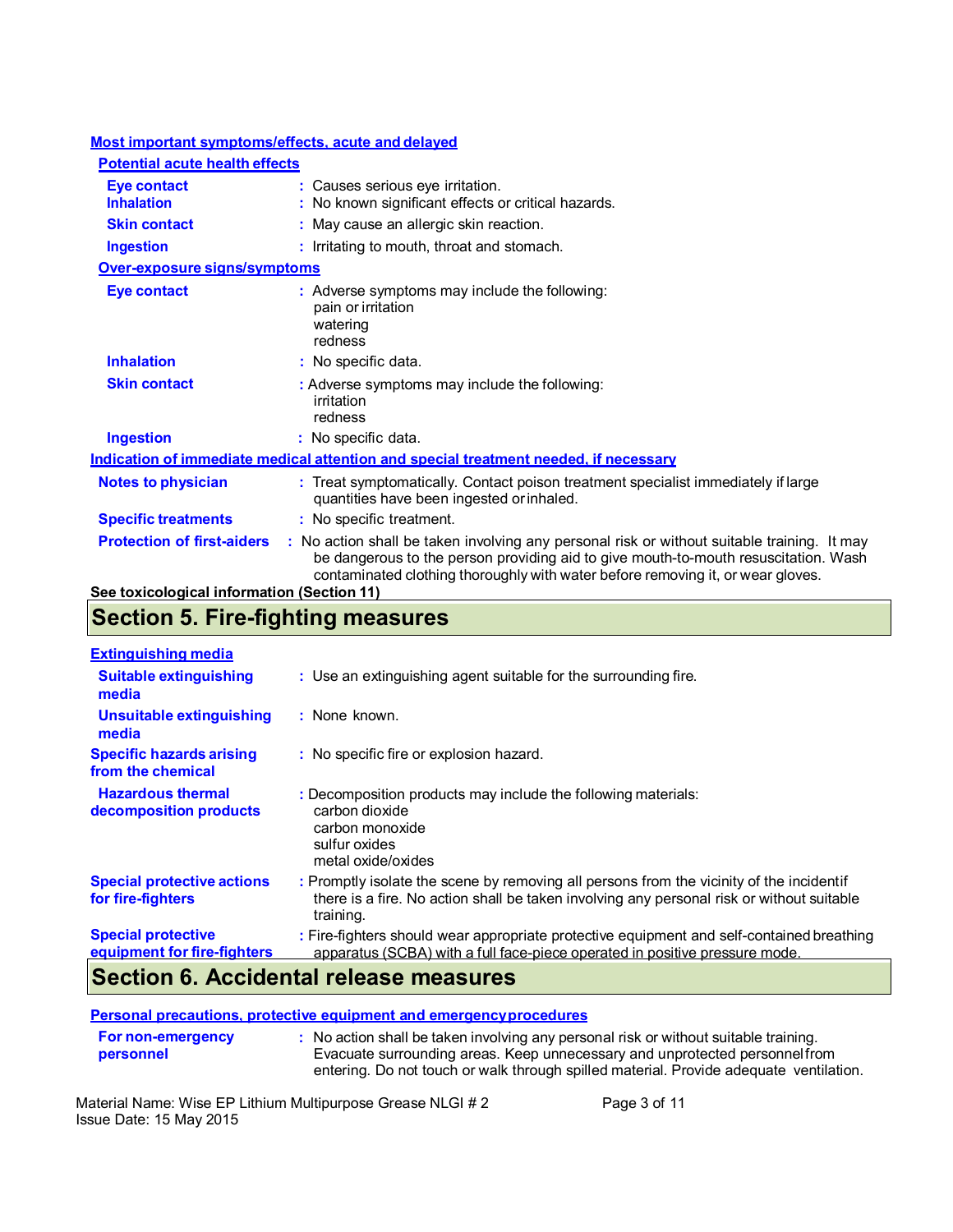**For emergency responders** : If specialized clothing is required to deal with the spillage, take note of any information in Section 8 on suitable and unsuitable materials. See also the information in "For nonemergency personnel".

### **Environmental precautions**

**:** Avoid dispersal of spilled material and runoff and contact with soil, waterways, drains and sewers. Inform the relevant authorities if the product has caused environmental pollution (sewers, waterways, soil or air). Methods and materials for containment and cleaning up

| <b>Small spill</b> | : Move containers from spill area. Avoid dust generation. Using a vacuum with HEPA<br>filter will reduce dust dispersal. Place spilled material in a designated, labeled waste<br>container. Dispose of via a licensed waste disposal contractor.                                                                                                                                                                                              |
|--------------------|------------------------------------------------------------------------------------------------------------------------------------------------------------------------------------------------------------------------------------------------------------------------------------------------------------------------------------------------------------------------------------------------------------------------------------------------|
| Large spill        | : Move containers from spill area. Approach release from upwind. Prevent entryinto<br>sewers, water courses, basements or confined areas. Avoid dust generation. Do not<br>dry sweep. Vacuum dust with equipment fitted with a HEPA filter and place in a closed,<br>labeled waste container. Dispose of via a licensed waste disposal contractor. Note:<br>see Section 1 for emergency contact information and Section 13 for waste disposal. |

### **Section 7. Handling and storage**

#### **Precautions for safe handling**

| <b>Protective measures</b>                                                       | : Put on appropriate personal protective equipment (see Section 8). Persons witha<br>history of skin sensitization problems should not be employed in any process in which<br>this product is used. Do not get in eyes or on skin or clothing. Do not ingest. Keep in<br>the original container or an approved alternative made from a compatible material, kept<br>tightly closed when not in use. Empty containers retain product residue and can be<br>hazardous. Do not reuse container.                  |
|----------------------------------------------------------------------------------|---------------------------------------------------------------------------------------------------------------------------------------------------------------------------------------------------------------------------------------------------------------------------------------------------------------------------------------------------------------------------------------------------------------------------------------------------------------------------------------------------------------|
| <b>Advice on general</b><br>occupational hygiene                                 | : Eating, drinking and smoking should be prohibited in areas where this material is<br>handled, stored and processed. Workers should wash hands and face before eating,<br>drinking and smoking. Remove contaminated clothing and protective equipment before<br>entering eating areas. See also Section 8 for additional information on hygiene<br>measures.                                                                                                                                                 |
| <b>Conditions for safe storage,</b><br>including any<br><i>incompatibilities</i> | : Store in accordance with local regulations. Store in original container protected from<br>direct sunlight in a dry, cool and well-ventilated area, away from incompatible materials<br>(see Section 10) and food and drink. Keep container tightly closed and sealed until<br>ready for use. Containers that have been opened must be carefully resealed and kept<br>upright to prevent leakage. Do not store in unlabeled containers. Use appropriate<br>containment to avoid environmental contamination. |

# **Section 8. Exposure controls/personal protection**

| <b>Control parameters</b>                  |                                                                                                                                                                                                                                                                                                                                 |
|--------------------------------------------|---------------------------------------------------------------------------------------------------------------------------------------------------------------------------------------------------------------------------------------------------------------------------------------------------------------------------------|
| <b>Occupational exposure limit</b>         |                                                                                                                                                                                                                                                                                                                                 |
| <b>NONE</b>                                |                                                                                                                                                                                                                                                                                                                                 |
| <b>Appropriate engineering</b><br>controls | : Good general ventilation should be sufficient to control worker exposure to airborne<br>contaminants.                                                                                                                                                                                                                         |
| <b>Environmental exposure</b><br>controls  | : Emissions from ventilation or work process equipment should be checked to ensure<br>they comply with the requirements of environmental protection legislation. In some<br>cases, fume scrubbers, filters or engineering modifications to the process equipment<br>will be necessary to reduce emissions to acceptable levels. |
| Individual protection mesocures            |                                                                                                                                                                                                                                                                                                                                 |

**Individual protection measures**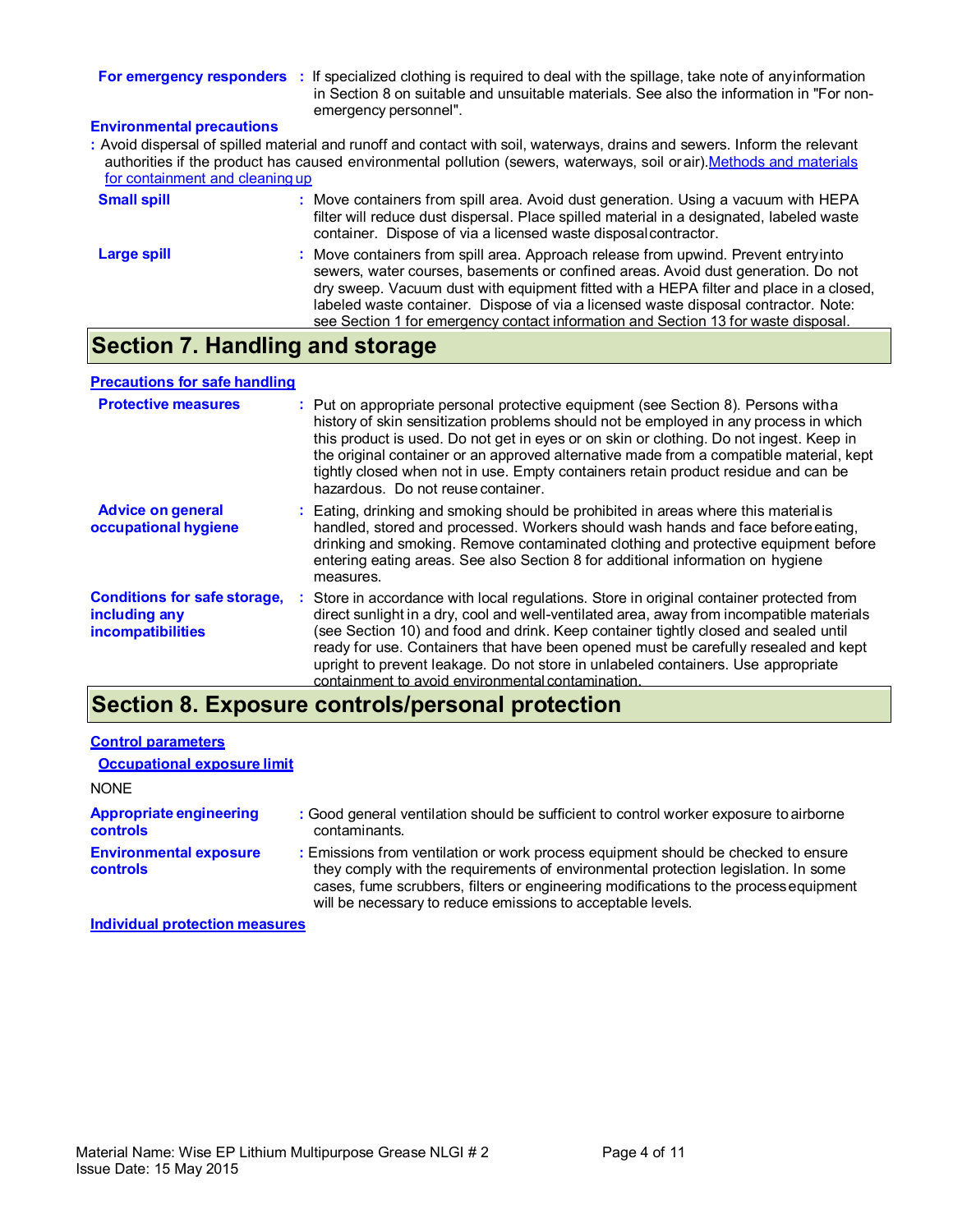| <b>Hygiene measures</b>       | : Wash hands, forearms and face thoroughly after handling chemical products, before<br>eating, smoking and using the lavatory and at the end of the working period.<br>Appropriate techniques should be used to remove potentially contaminated clothing.<br>Contaminated work clothing should not be allowed out of the workplace. Wash<br>contaminated clothing before reusing. Ensure that eyewash stations and safety<br>showers are close to the workstation location.                                                                                                                                            |
|-------------------------------|------------------------------------------------------------------------------------------------------------------------------------------------------------------------------------------------------------------------------------------------------------------------------------------------------------------------------------------------------------------------------------------------------------------------------------------------------------------------------------------------------------------------------------------------------------------------------------------------------------------------|
| <b>Eye/face protection</b>    | : Safety eyewear complying with an approved standard should be used when arisk<br>assessment indicates this is necessary to avoid exposure to liquid splashes, mists,<br>gases or dusts. If contact is possible, the following protection should be worn, unless<br>the assessment indicates a higher degree of protection: chemical splash goggles.                                                                                                                                                                                                                                                                   |
| <b>Skin protection</b>        |                                                                                                                                                                                                                                                                                                                                                                                                                                                                                                                                                                                                                        |
| <b>Hand protection</b>        | : Chemical-resistant, impervious gloves complying with an approved standard should be<br>worn at all times when handling chemical products if a risk assessment indicates this is<br>necessary. Considering the parameters specified by the glove manufacturer, check<br>during use that the gloves are still retaining their protective properties. It should be<br>noted that the time to breakthrough for any glove material may be different for different<br>glove manufacturers. In the case of mixtures, consisting of several substances, the<br>protection time of the gloves cannot be accurately estimated. |
| <b>Body protection</b>        | : Personal protective equipment for the body should be selected based on the taskbeing<br>performed and the risks involved and should be approved by a specialistbefore<br>handling this product.                                                                                                                                                                                                                                                                                                                                                                                                                      |
| <b>Other skin protection</b>  | : Appropriate footwear and any additional skin protection measures should be selected<br>based on the task being performed and the risks involved and should be approved by a<br>specialist before handling this product.                                                                                                                                                                                                                                                                                                                                                                                              |
| <b>Respiratory protection</b> | : Use a properly fitted, particulate filter respirator complying with an approved standard if<br>a risk assessment indicates this is necessary. Respirator selection must be based on<br>known or anticipated exposure levels, the hazards of the product and the safe working<br>limits of the selected respirator.                                                                                                                                                                                                                                                                                                   |

### **Section 9. Physical and chemical properties**

| <b>Appearance</b>                                 |                                                                                                                             |
|---------------------------------------------------|-----------------------------------------------------------------------------------------------------------------------------|
| <b>Physical state</b>                             | : Solid. [grease]                                                                                                           |
| <b>Color</b>                                      | $:$ Amber                                                                                                                   |
| <b>Odor</b>                                       | : Mild. Petroleum oil                                                                                                       |
| <b>Odor threshold</b>                             | : Not available.                                                                                                            |
| <b>Viscosity</b>                                  | : 200 $\degree$ F / 14.5 $\degree$ C.                                                                                       |
| <b>Dropping point</b>                             | : $350^{\circ}$ F / 177 $^{\circ}$ C.                                                                                       |
| <b>Boiling point</b>                              | : Not available.                                                                                                            |
| <b>Flash point</b>                                | : 450°F/232°C.                                                                                                              |
| <b>Pour Point</b>                                 | $: -2 \degree F / -19 \degree C.$                                                                                           |
| <b>Flammability (solid, gas)</b>                  | : Flammable in the presence of the following materials or conditions: open flames, sparks<br>and static discharge and heat. |
| Lower and upper explosive<br>(flammable) limits   | : Not available.                                                                                                            |
| <b>Vapor pressure</b>                             | : Not available.                                                                                                            |
| <b>Vapor density</b>                              | : Not available.                                                                                                            |
| <b>Relative density</b>                           | $: 0.96$ g/cm <sup>3</sup>                                                                                                  |
| <b>Solubility</b>                                 | : Insoluble in the following materials: cold water.                                                                         |
| <b>Partition coefficient: n-</b><br>octanol/water | : Not available.                                                                                                            |

Material Name: Wise EP Lithium Multipurpose Grease NLGI # 2 Page 5 of 11 Issue Date: 15 May 2015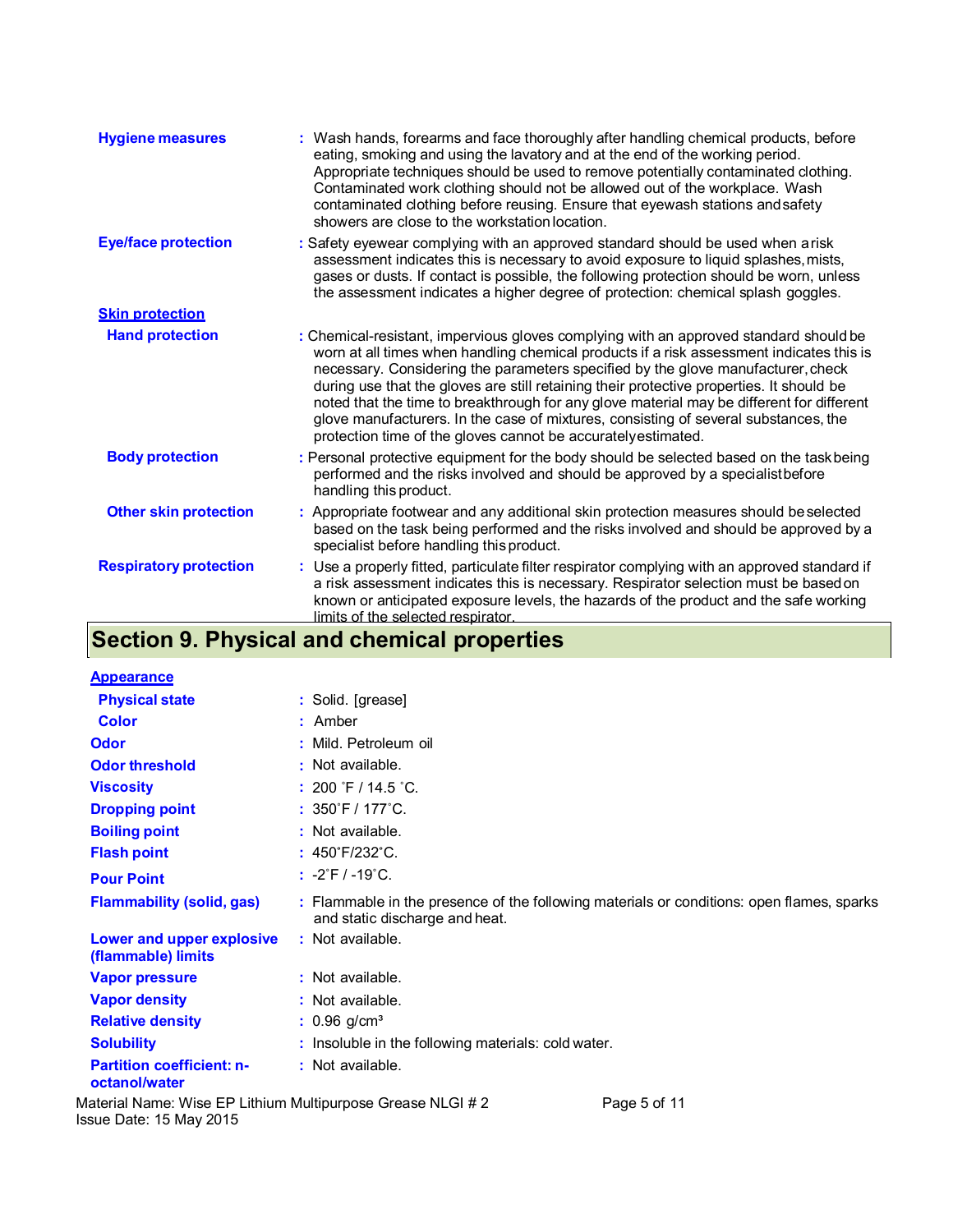| $\overline{\mathsf{R}}$ and $\overline{\mathsf{A}}$ $\overline{\mathsf{R}}$ $\overline{\mathsf{R}}$ and $\overline{\mathsf{R}}$ and $\overline{\mathsf{R}}$ and $\overline{\mathsf{R}}$ |                                                                |
|-----------------------------------------------------------------------------------------------------------------------------------------------------------------------------------------|----------------------------------------------------------------|
| <b>Viscosity</b>                                                                                                                                                                        | : Kinematic (40°C (104°F)): >0.21 cm <sup>2</sup> /s (>21 cSt) |
| <b>Decomposition temperature : Not available.</b>                                                                                                                                       |                                                                |
| <b>Auto-ignition temperature</b>                                                                                                                                                        | : Not available.                                               |

## **Section 10. Stability and reactivity**

|  | Information on toxicological |
|--|------------------------------|
|  |                              |

| effectsAcute toxicity                                    |                                                                                                                                                                                                                                                                                                    |
|----------------------------------------------------------|----------------------------------------------------------------------------------------------------------------------------------------------------------------------------------------------------------------------------------------------------------------------------------------------------|
| <b>Conclusion/Summary</b><br><b>Irritation/Corrosion</b> | : No known significant effects or critical hazards.                                                                                                                                                                                                                                                |
| <b>Conclusion/Summary</b>                                |                                                                                                                                                                                                                                                                                                    |
| <b>Skin</b><br><b>Eyes</b><br><b>Respiratory</b>         | : No known significant effects or critical hazards.<br>No known significant effects or critical hazards.<br>Repeated or prolonged exposure to spray or mist may produce respiratory tract<br>irritation. Pre-existing respiratory disorders may be aggravated by over-exposure to this<br>product. |
| <b>Sensitization</b>                                     |                                                                                                                                                                                                                                                                                                    |
| <b>Conclusion/Summary</b>                                |                                                                                                                                                                                                                                                                                                    |
| <b>Skin</b>                                              | : No specific information is available in our database regarding the skin<br>sensitizing properties of this product. Sensitization not suspected for humans.                                                                                                                                       |
| Recniratory +                                            | Sensitization not suspected for human                                                                                                                                                                                                                                                              |

**Respiratory :** Sensitization not suspected for human.

# **Section 11. Toxicological information**

### **Information on toxicological**

| effectsAcute toxicity                                    |                                                                                                                                                                                                                                                                                                  |
|----------------------------------------------------------|--------------------------------------------------------------------------------------------------------------------------------------------------------------------------------------------------------------------------------------------------------------------------------------------------|
| <b>Conclusion/Summary</b><br><b>Irritation/Corrosion</b> | : No known significant effects or critical hazards.                                                                                                                                                                                                                                              |
| <b>Conclusion/Summary</b>                                |                                                                                                                                                                                                                                                                                                  |
| <b>Skin</b><br><b>Eyes</b><br><b>Respiratory</b>         | No known significant effects or critical hazards.<br>No known significant effects or critical hazards.<br>Repeated or prolonged exposure to spray or mist may produce respiratory tract<br>irritation. Pre-existing respiratory disorders may be aggravated by over-exposure to this<br>product. |
| <b>Sensitization</b>                                     |                                                                                                                                                                                                                                                                                                  |
| <b>Conclusion/Summary</b>                                |                                                                                                                                                                                                                                                                                                  |
| <b>Skin</b>                                              | No specific information is available in our database regarding the skin<br>sensitizing properties of this product. Sensitization not suspected for humans.                                                                                                                                       |
| <b>Mutagenicity</b>                                      |                                                                                                                                                                                                                                                                                                  |
| <b>Conclusion/Summary</b>                                | There are no data available on the mixture itself. Mutagenicity not suspected<br>for humans.                                                                                                                                                                                                     |
| <b>Carcinogenicity</b>                                   |                                                                                                                                                                                                                                                                                                  |
| <b>Conclusion/Summary</b>                                | There are no data available on the mixture itself. Carcinogenicity not suspected<br>for humans.                                                                                                                                                                                                  |
| <b>Reproductive toxicity</b>                             |                                                                                                                                                                                                                                                                                                  |
| <b>Conclusion/Summary</b>                                | There are no data available on the mixture itself. Not considered to be dangerous<br>to humans, according to our database.                                                                                                                                                                       |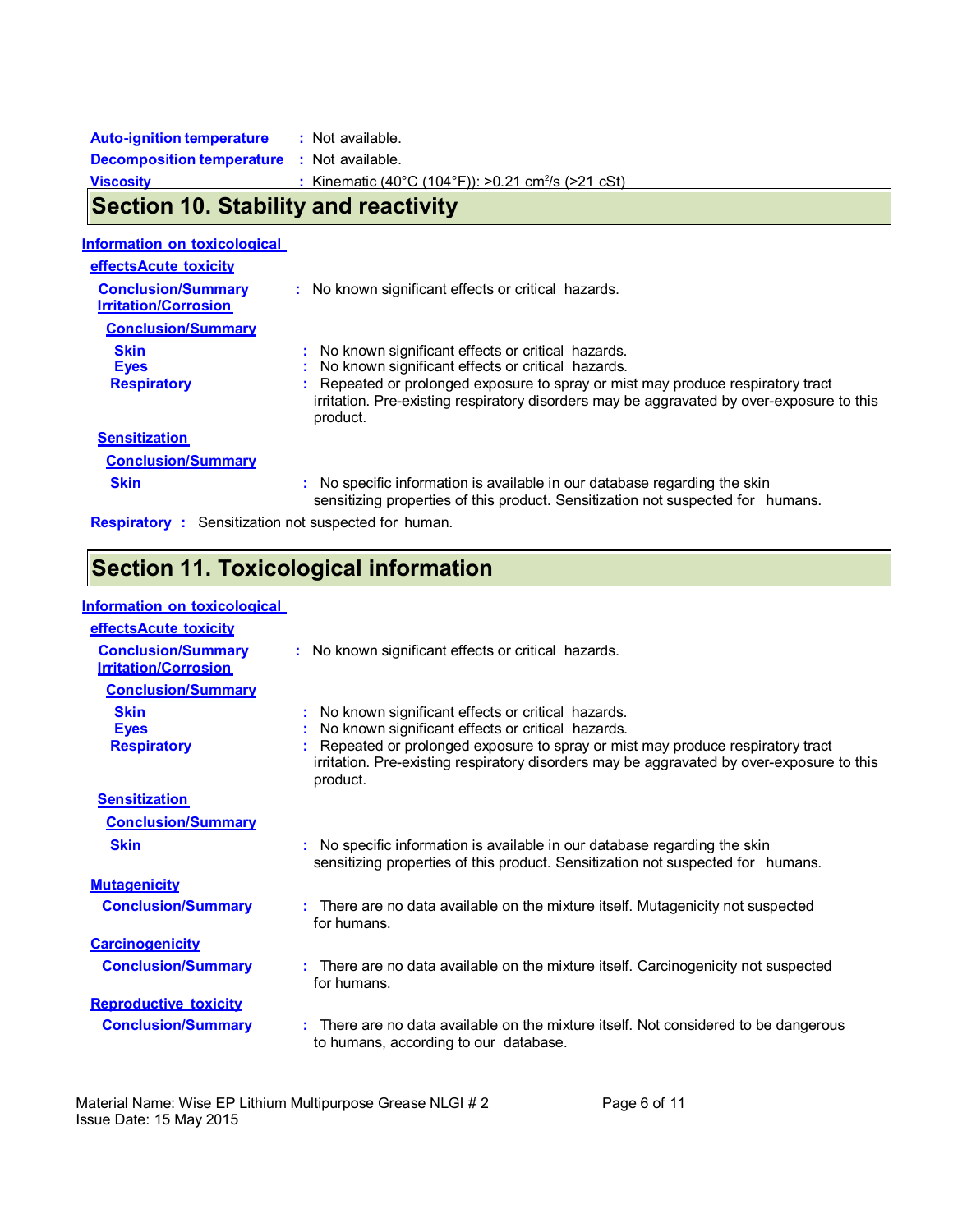| <b>Aspiration hazard</b>                              |                                                                                                                                      |
|-------------------------------------------------------|--------------------------------------------------------------------------------------------------------------------------------------|
| Not available.                                        |                                                                                                                                      |
| <b>Potential delayed effects : Not available.</b>     |                                                                                                                                      |
| <b>Potential chronic health effects</b>               |                                                                                                                                      |
| <b>Conclusion/Summary</b><br><b>Fertility effects</b> | : Contains material that may cause target organ damage, based on animal data.<br>: No known significant effects or critical hazards. |

## **Section 12. Ecological information**

#### **Toxicity**

**Conclusion/Summary :** There are no data available on the mixture itself.

#### **Persistence and degradability**

**Conclusion/Summary : Not readily biodegradable. This product is not expected to bioaccumulate through food** chains in the environment.

| <b>Product/ingredient name</b>                      | <b>Aquatic half-life</b> | <b>Photolysis</b> | Biodegradability |
|-----------------------------------------------------|--------------------------|-------------------|------------------|
| Wise EP Lithium Multipurpose<br>l Grease NLGI # 2 l |                          |                   | Not readily      |

#### **Bioaccumulative potential**

Not available.

#### **Mobility in soil**

| <b>Section 13. Disposal considerations</b>              |                                                    |
|---------------------------------------------------------|----------------------------------------------------|
| <b>Other adverse effects</b>                            | : No known significant effects or critical hazards |
| <b>Soil/water partition</b><br><b>coefficient (Koc)</b> | : Not available.                                   |

**Disposal methods :** The generation of waste should be avoided or minimized wherever possible. Disposal of this product, solutions and any by-products should at all times comply with the requirements of environmental protection and waste disposal legislation and any regional local authority requirements. Dispose of surplus and non-recyclable products via a licensed waste disposal contractor. Waste should not be disposed of untreated to the sewer unless fully compliant with the requirements of all authorities with jurisdiction. Waste packaging should be recycled. Incineration or landfill should only be considered when recycling is not feasible. This material and its container must be disposed of in a safe way. Care should be taken when handling emptied containers that have not been cleaned or rinsed out. Empty containers or liners may retain some product residues. Avoid dispersal of spilled material and runoff and contact with soil, waterways, drains and sewers.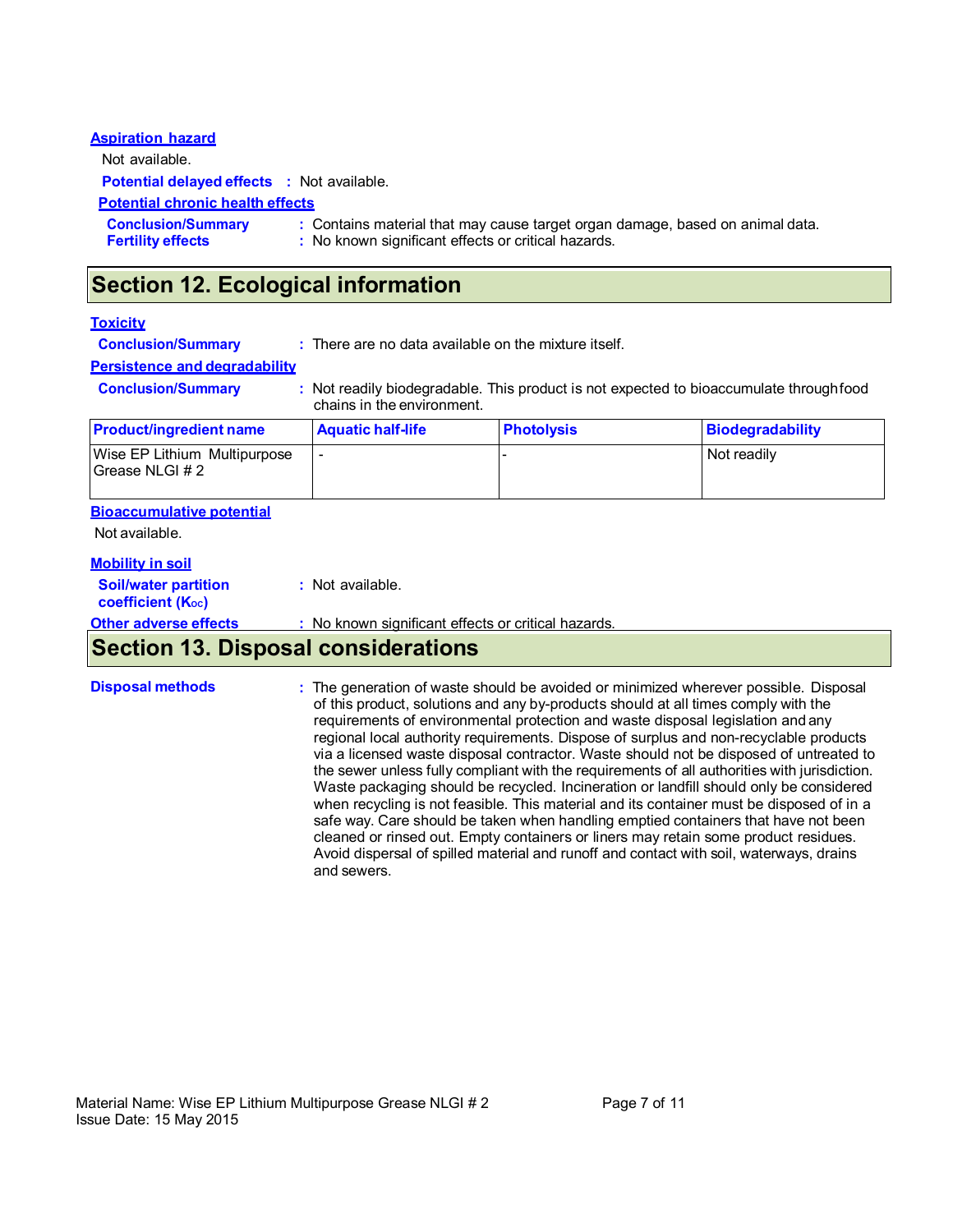# **Section 14. Transport information**

| popuoli 17. liuliopoli lilloilliuuolii |                                     |                                     |                                       |                |                |                |
|----------------------------------------|-------------------------------------|-------------------------------------|---------------------------------------|----------------|----------------|----------------|
|                                        | <b>DOT</b><br><b>Classification</b> | <b>TDG</b><br><b>Classification</b> | <b>Mexico</b><br><b>Classificatio</b> | <b>ADR/RID</b> | <b>IMDG</b>    | <b>IATA</b>    |
| <b>UN number</b>                       | Not regulated.                      | Not regulated.                      | Not regulated.                        | Not regulated. | Not regulated. | Not regulated. |
| <b>UN proper</b><br>shipping name      |                                     |                                     |                                       |                |                |                |
| <b>Transport</b><br>hazard class(es)   |                                     |                                     |                                       |                |                |                |
| <b>Packing group</b>                   | $\blacksquare$                      |                                     |                                       |                |                |                |
| <b>Environmenta</b><br>I hazards       | No.                                 | No.                                 | No.                                   | No.            | No.            | No.            |
| <b>Additional</b><br>informatio        |                                     |                                     |                                       |                |                |                |

**Special precautions for user** : Transport within user's premises: always transport in closed containers that are upright and secure. Ensure that persons transporting the product know what to do in the event of an accident or spillage.

| <b>Transport in bulk according</b> | : Not available. |
|------------------------------------|------------------|
| to Annex II of MARPOL              |                  |
| 73/78 and the IBC Code             |                  |

# **Section 15. Regulatory information**

#### **U.S. Federal regulations : TSCA 8(a) PAIR**: Phosphorodithioic acid, O,O-di-C1-14-alkyl esters, zinc Salts **TSCA 8(a) CDR Exempt/Partial exemption**: Not determined **United States inventory (TSCA 8b)**: All components are listed or exempted. **Clean Water Act (CWA) 307**: Phosphorodithioic acid, O,O-di-C1-14-alkyl esters, zinc salts

| <b>Clean Air Act Section 112</b><br>(b) Hazardous Air<br><b>Pollutants (HAPs)</b> | : Not listed |
|-----------------------------------------------------------------------------------|--------------|
| <b>Clean Air Act Section 602</b><br><b>Class I Substances</b>                     | : Not listed |
| <b>Clean Air Act Section 602</b><br><b>Class II Substances</b>                    | : Not listed |
| <b>DEA List   Chemicals</b><br>(Precursor Chemicals)                              | : Not listed |
| <b>DEA List II Chemicals</b><br>(Essential Chemicals)                             | : Not listed |
| <b>SARA 302/304</b>                                                               |              |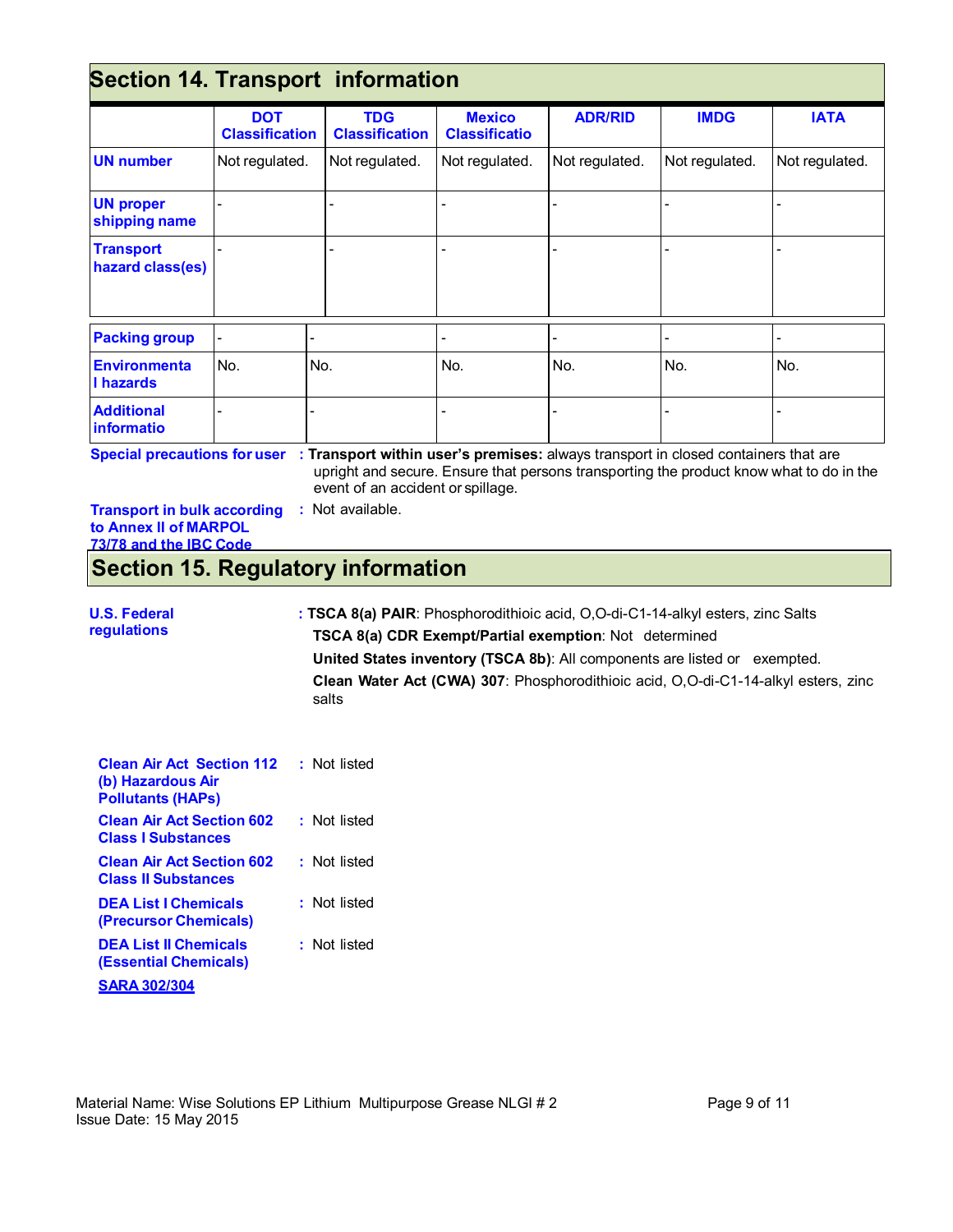#### **Composition/information on ingredients**

No products were found.

### **SARA 311/312**

**SARA 304 RQ : Not applicable.** 

# **Classification :** Immediate (acute) health hazard

**Composition/information on ingredients**

| <b>Name</b>                                         | $\frac{9}{6}$ | <b>Fire hazard</b> | <b>Sudden</b><br>release of<br><b>pressure</b> |     | ∣ Reactive ∣Immediate<br>(acute)<br>health<br>hazard | <b>Delayed</b><br>(chronic)<br>health<br>hazard |
|-----------------------------------------------------|---------------|--------------------|------------------------------------------------|-----|------------------------------------------------------|-------------------------------------------------|
| 2-(2-heptadec-8-enyl-2-<br>imidazolin-1-yl) ethanol | $0.1 - 1$     | IN <sub>o</sub>    | No.                                            | No. | Yes.                                                 | No.                                             |

#### **SARA 313**

|                                           | <b>Product name</b>   | <b>CAS number</b> | % |
|-------------------------------------------|-----------------------|-------------------|---|
| <b>Form R - Reporting</b><br>requirements | l No listed substance |                   |   |
| <b>Supplier notification</b>              | No listed substance   |                   |   |

SARA 313 notifications must not be detached from the SDS and any copying and redistribution of the SDS shall include copying and redistribution of the notice attached to copies of the SDS subsequently redistributed.

### **State regulations**

| <b>Connecticut Carcinogen Reporting</b>                               | : None of the components are listed.                                      |
|-----------------------------------------------------------------------|---------------------------------------------------------------------------|
| <b>Connecticut Hazardous Material Survey</b>                          | : None of the components are listed.                                      |
| <b>Florida substances</b>                                             | : None of the components are listed.                                      |
| <b>Illinois Chemical Safety Act</b>                                   | : None of the components are listed.                                      |
| <b>Illinois Toxic Substances Disclosure to Employee</b><br><b>Act</b> | : None of the components are listed.                                      |
| <b>Louisiana Reporting</b>                                            | : None of the components are listed.                                      |
| <b>Louisiana Spill</b>                                                | : None of the components are listed.                                      |
| <b>Massachusetts Spill</b>                                            | : None of the components are listed.                                      |
| <b>Massachusetts Substances</b>                                       | : None of the components are listed<br>None of the components are listed. |
| <b>Michigan Critical Material</b>                                     |                                                                           |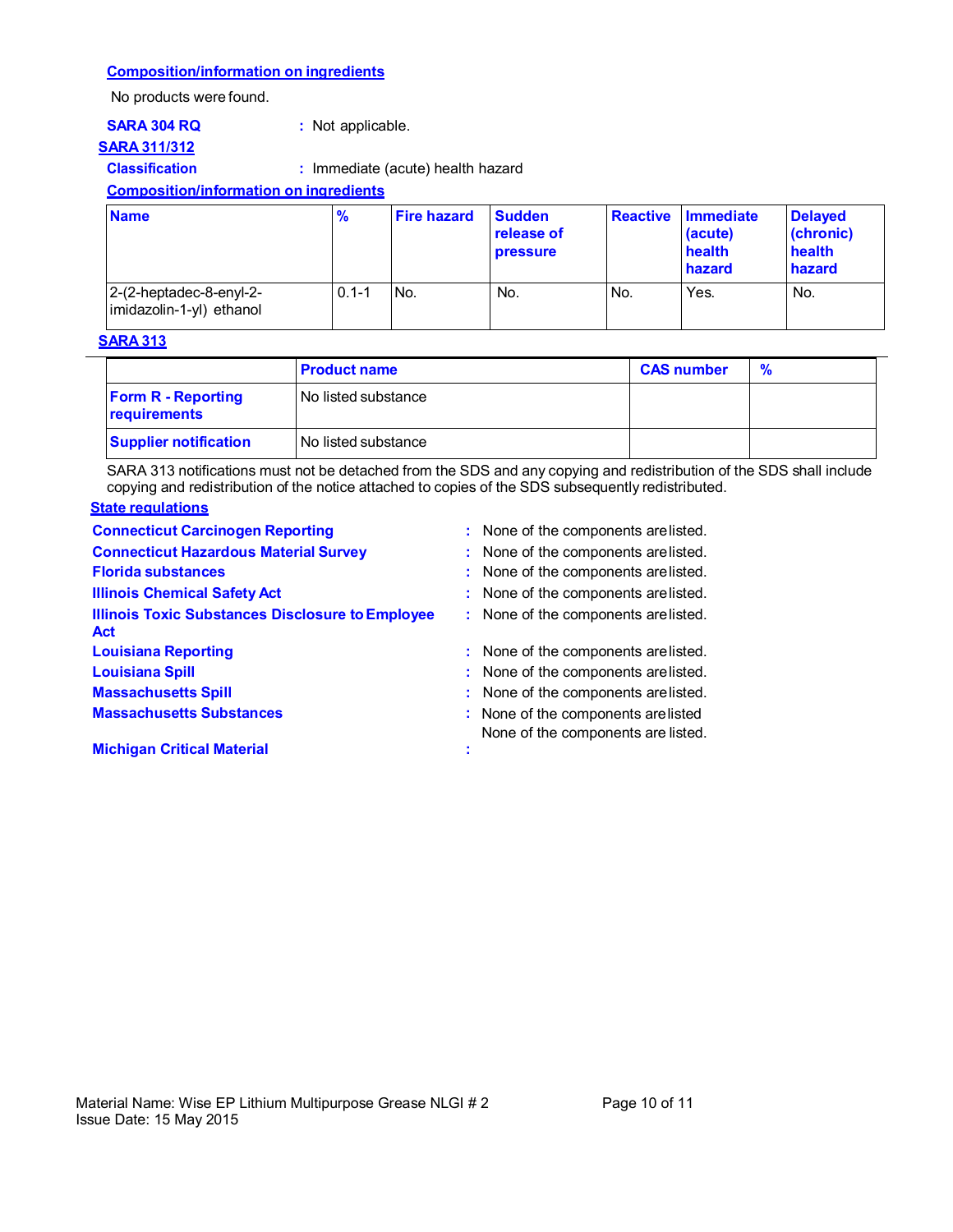**Minnesota Hazardous Substances** : None of the components are listed. **New Jersey Spill 30 and 20 and 20 and 20 and 20 and 20 and 20 and 20 and 20 and 20 and 20 and 20 and 20 and 20 and 20 and 20 and 20 and 20 and 20 and 20 and 20 and 20 and 20 and 20 and 20 and 20 and 20 and 20 and 20 and 2 New Jersey Toxic Catastrophe Prevention Act : None of the components are listed. New Jersey Hazardous Substances** : None of the components are listed **New York Acutely Hazardous Substances :** None of the components are listed **New York Toxic Chemical Release Reporting :** None of the components are listed. **Pennsylvania RTK Hazardous Substances** : None of the components are listed<br> **Rhode Island Hazardous Substances** : None of the components are listed

#### **California Prop. 65**

None of the components are listed.

#### **International** *regulations*

**Chemical Weapon Convention List Schedules I, II & III Chemicals** Not listed. **Montreal Protocol (Annexes A, B, C, E)** Not listed. **International lists National inventory Australia :** All components are listed or exempted. **China** : All components are listed or exempted. **Europe** : All components are listed or exempted. **Japan : Not determined. Malaysia** : Not determined. **New Zealand : All components are listed or exempted. Philippines : All components are listed or exempted. Republic of Korea : All components are listed or exempted. Taiwan : All components are listed or exempted. Canada WHMIS (Canada) Canadian lists :** Not controlled under WHMIS (Canada). **Canadian NPRI** : None of the components are listed. **CEPA Toxic substances :** None of the components are listed. **Canada inventory; DSL/ NDSL :** All components are listed or exempted.

**This product has been classified in accordance with the hazard criteria of the Controlled Products Regulations and the SDS contains all the information required by the Controlled Products Regulations.** 

- 
- 
- 
- 
- 
- 
- 
- **Rhome of the components are listed.**